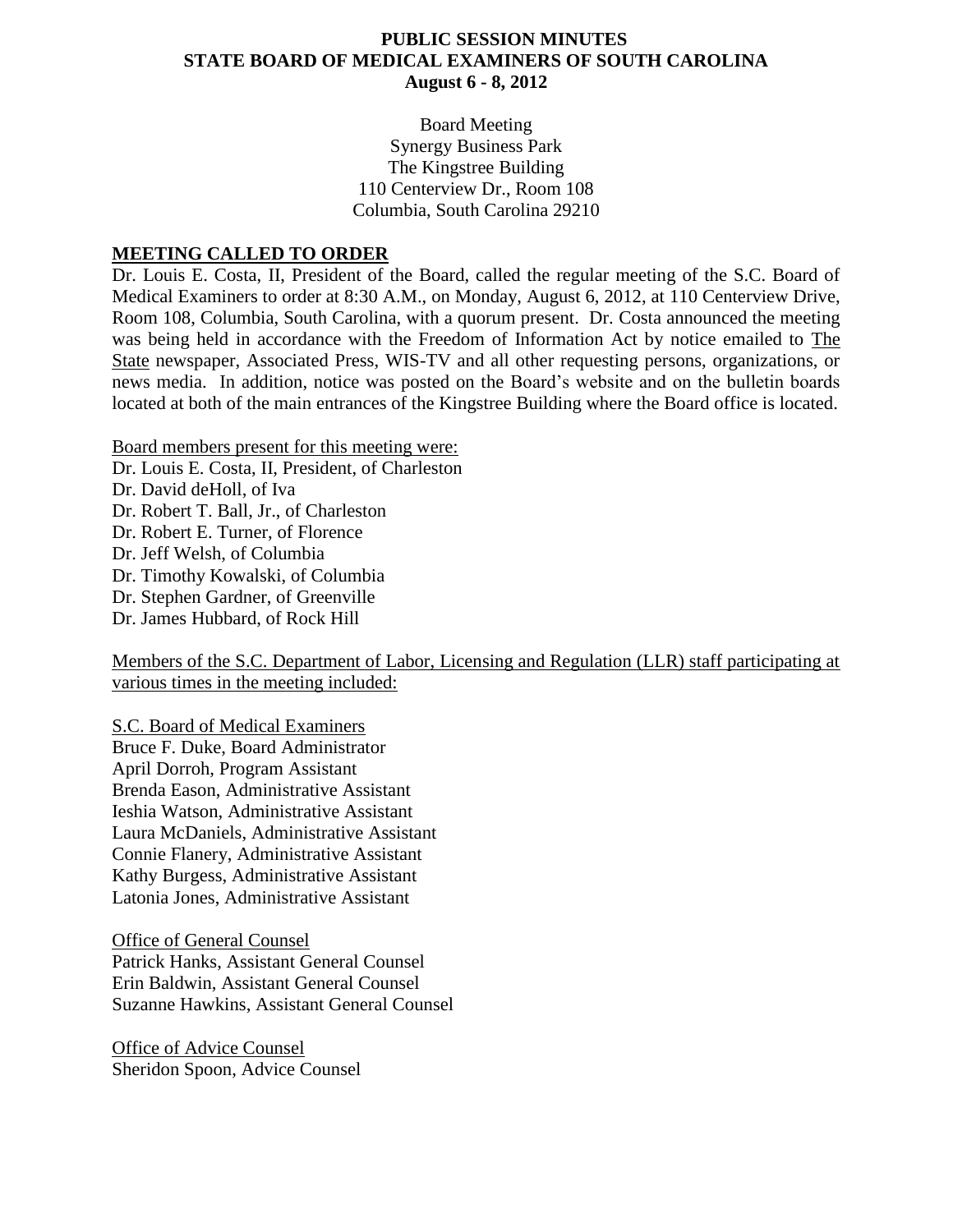### **REVIEW/APPROVAL OF AGENDA**

An agenda for this meeting was reviewed and approved.

#### **REVIEW/APPROVAL OF MINUTES FROM MAY 2012 BOARD MEETING:**

\_\_\_\_\_\_\_\_\_\_\_\_\_\_\_\_\_\_\_\_\_\_\_\_\_\_\_\_\_\_\_\_\_\_\_\_\_\_\_\_\_\_\_\_\_\_\_\_\_\_\_\_\_\_\_\_\_\_\_\_\_\_\_\_\_\_\_\_\_\_\_\_\_

After considering recommendations, additions, deletions and corrections, a motion was made to approve the minutes by Dr. deHoll and seconded by Dr. Turner. The motion and the minutes were unanimously passed.

#### **TRANSFER OF PATIENT RECORDS**

Mr. Duke presented requests for the Boards consideration about the selling of patient's records to an individual or entity other than a physician or hospital (see attached). After discussion Dr. Gardner moved to accept, with Dr. Kowalski seconding the motion and the requests were unanimously approved.

#### **INTERVIEW PROCESS**

Dr. Ball stated that the personal interview is the backbone of our vetting process and that this is the reason we have the lowest license revocation rate in the country. He also presented a copy of the Boards website home page that he wants staff to start making copies and delivering this copy with the interview packets. A motion was made to approve this process by Dr. Costa and the motion was seconded by Dr. Kowalski.

### **DARRA COLEMAN, CHIEF ADVICE COUNSEL**

Darra Coleman, Chief Advice Counsel for LLR introduced herself and spoke to the Board about LLR's organizational tree. She stated that the advice attorney's job is to support and advise the Board on statutory authority and regulatory authority. One of the tasks that have been assigned to her is reviewing all the Boards policies and making sure that we have consistency among all the Boards.

Dr. Costa had questions concerning the process of how advice counsel has handled situations in the past as to the way they handle things now. Mrs. Coleman stated that it is her and Director Holly Pisarik's position that advice counsel is not here to advocate any position. They are not members of the Board nor do they vote. The sole purpose of advice counsel is to make sure the procedure is appropriate for the conduction of the meetings and to make sure all laws are being followed and help interpret laws and regulations. She also stated that they have decided that the attorney assigned to each Board will be the only attorney assigned to that Board with the exception if the attorney should be absent that she intends to be the one to fill that role for the Board if at all possible. Dr. Costa stated that the Board is very pleased with Sheridon Spoon which is the advice attorney assigned to the Medical Board at this time.

### **iSELECTMD UPDATE ON PILOT PROGRAM**

Michael Iaquinta appeared before the Board with an update on the iSelectMD pilot program. He stated that this marks two years since he has been appearing in from of the Medical Board regarding telemedicine. He stated in reference to a Medicaid or MCO (Managed Care Organization) pilot program, that they continue to explore new avenues and they are currently having conversations with two MCO's and they are looking into doing a program that does more than just provide consultation but also doing outbound calling to inform and educate others. They are looking into educating and informing their membership as they come on board with Medicaid. Dr. Costa wanted confirmation that this would not be a marketing effort but an effort for subscribers to let them know what services are available. Mr. Iaquinta confirmed.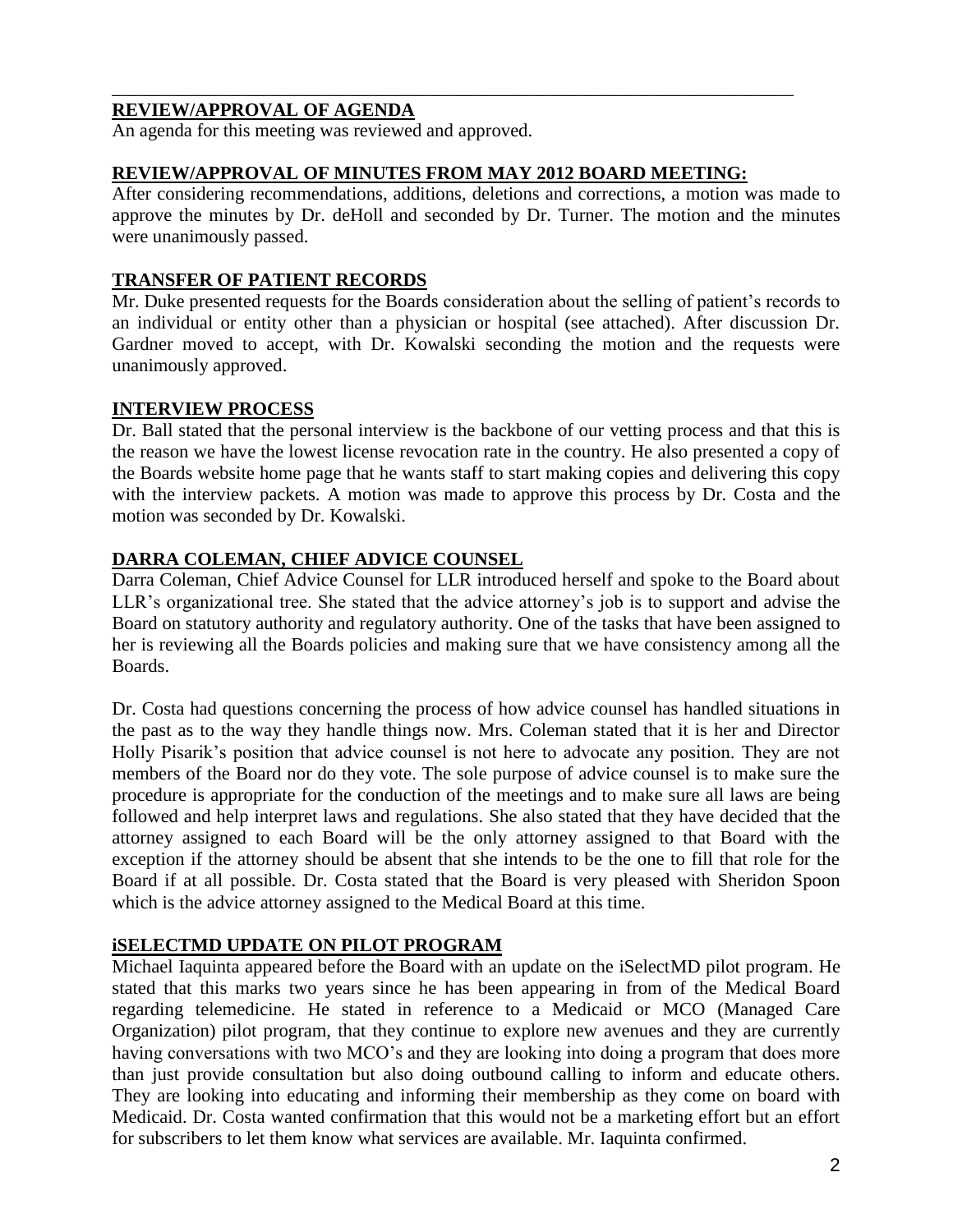Mr. Iaquinta wanted to address a few questions that he didn't feel were effectively answered at the previous meeting about narcotics. He stated that their physician contract states their physician will not under any circumstances prescribe DEA controlled substances or narcotics in the course of conducting consultation for iSelectMD. If a doctor did in fact prescribe a narcotic or a lifestyle drug, they would be terminated.

\_\_\_\_\_\_\_\_\_\_\_\_\_\_\_\_\_\_\_\_\_\_\_\_\_\_\_\_\_\_\_\_\_\_\_\_\_\_\_\_\_\_\_\_\_\_\_\_\_\_\_\_\_\_\_\_\_\_\_\_\_\_\_\_\_\_\_\_\_\_\_\_\_

Dr. Kowalski asked questions concerning the process of outbound calling and wanted clarification as to whether they have started a pilot program with any MCO's. Mr. Iaquinta stated that they do not at this time but they plan to get the ball rolling in the next quarter. Dr. Kowalski also asked if the MCO's are requesting iSelectMD to reach out to its members. Mr. Iaquinta stated that there is one of them that they are exploring this option with.

Dr. Costa wanted clarification about the physicians listed in iSelectMD's handout. He wanted to know if the physicians listed in the Beaufort county area were physicians that are contracted with iSelectMD or are they primary care doctors that you have had interaction by referral or otherwise. Mr. Iaquinta stated that they are the physicians in that county. For each county they have a list of every pharmacy, hours of operation, and contact information. There is also a list of every primary care physician in that county. He stated that none of the physicians on that list are associated or affiliated with iSelectMD. Dr. Costa stated that one of the Boards primary objectives with the pilot program was to see if the patient had a primary care doctor and that the program didn't violate the medical home concept. The Boards understanding is that iSelectMD would be proactive in getting them back into their medical home or assist them in finding an ongoing primary care physician if they didn't already have one. He wanted to know if there had been any interaction taking place in the Beaufort area between iSelectMD and the doctors in that regard. Mr. Iaquinta stated that they have reached out to many of them but it would depend on where their client is. He wanted to make sure the Board understood that there were two types of clients. The Medicaid population is assigned a PCP (Primary Care Physician) and they have protocols to triage them with that PCP and have that PCP make that decision whether or not it is appropriate to do a phone consultation or try to get them an appointment within the next 24 to 48 hours. He feels they will do their best to make sure the PCP assigned to that client makes that decision. He stated they have seen on the commercial side that clients don't have PCP's. He stated all they can do is provide them with the information in the county, hours of operation, and if they are taking on new patients. He stated more and more doctors are not taking on new patients.

Dr. Costa stated they were expecting a great deal of outcomes' based evidence as to whether or not the pilot was going to achieve the General Assembly's expectations and HHS's (Health and Human Services) expectations. He stated that the letter received from Director Keck with HHS states there had been an interaction between iSelectMD and HHS that requested information which was then given to iSelectMD and that those two organizations in combination with the MCO's involved determined that they could not come to an agreement for the size or scope of the contract and that they were discontinuing the pursuit of the pilot program. He stated that this Board gave authorization under that aegis and under that model. Dr. Costa also stated that the data they expected to bring to bear on the decision was structured data that would be facilitated by the agreed upon basic design. However, he is seeing that the basic design was never really instituted. Dr. Costa asked Mr. Iaquinta if iSelectMD was ever able to accomplish a successful interaction/treatment of the HHS patient pool in order to derive any of the data and conclusions to date. Mr. Iaquinta stated no. He stated that they were still in research and development on the Medicaid side and that they were in communication with the MCO's and that they look forward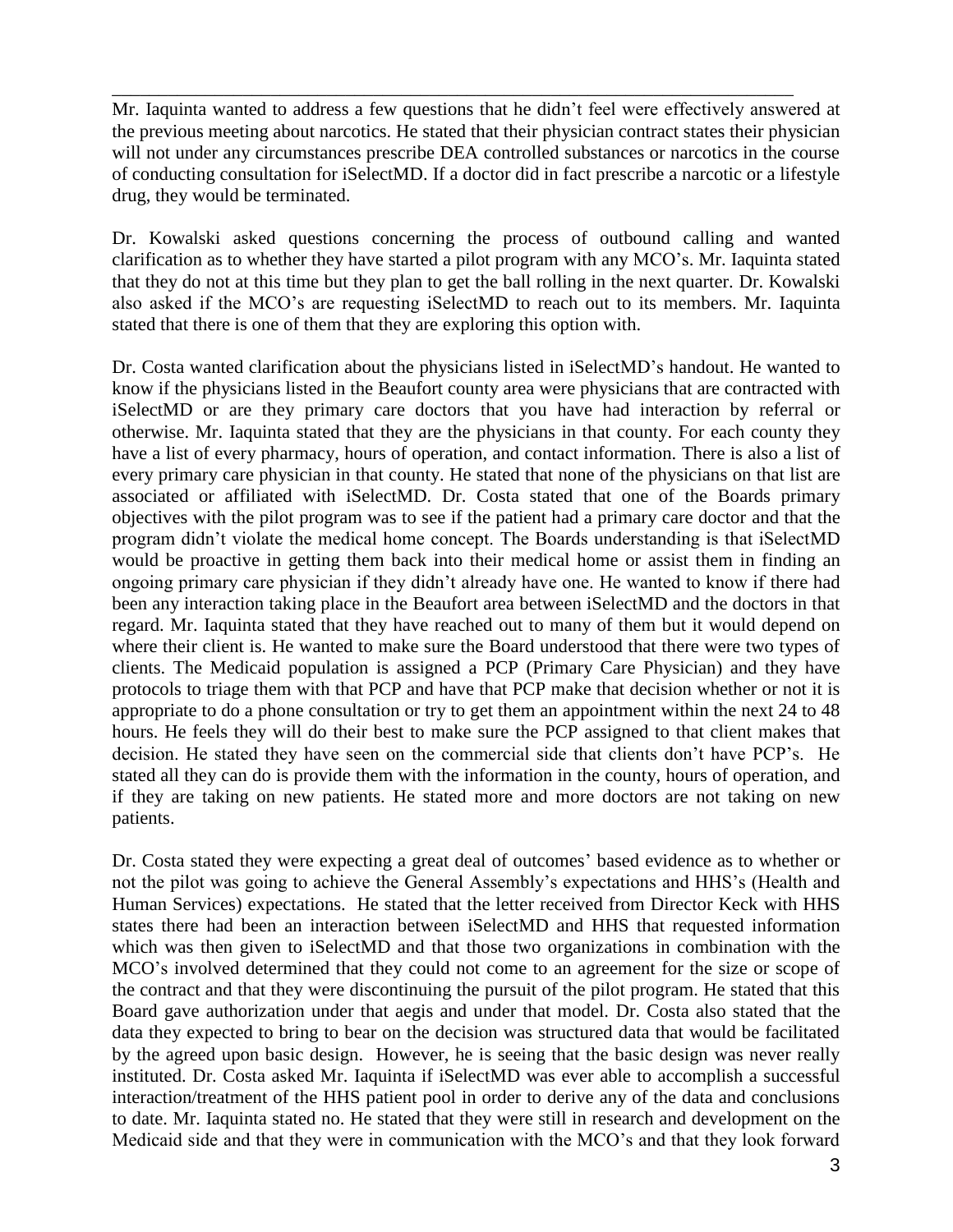to exploring the pilot in the coming three to six months. He also stated that right now they are having conversations with two MCO's. Dr. Costa went on to say that the Board had hoped to be responsible to the General Assembly and its need to relieve the State's burden through the emergency room mechanism of primary care delivery. He stated the Board is fully empathetic with the urgency of that. He stated the Board tried to be a constructive component of it, making accommodations where they could within existing state code. He stated he believed the existing code was clear and that at this point the Board feels there is very little relief in that regard.

\_\_\_\_\_\_\_\_\_\_\_\_\_\_\_\_\_\_\_\_\_\_\_\_\_\_\_\_\_\_\_\_\_\_\_\_\_\_\_\_\_\_\_\_\_\_\_\_\_\_\_\_\_\_\_\_\_\_\_\_\_\_\_\_\_\_\_\_\_\_\_\_\_

Dr. Ball asked Mr. Iaquinta if iSelectMD had reached out to the SC Academy of Family Physicians as requested at several previous Board meeting to serve as backup for doctors who do not have 24/7 call backup. Mr. Iaquinta stated they have reached out to them on occasions but have never received a response. Dr. Ball also had questions concerning video consultation. He wanted to know if iSelectMD had any examples of video communication with patients. Mr. Iaquinta stated that they have not had any request for this at this time but that iSelectMD has offered this service. Dr. Ball had questions as to whether or not iSelectMD was following the requirement that the Board requested that iSelectMD would send a survey to the primary care provider stating that they took care of their patient and provided services. Mr. Iaquinta stated that it was a challenge to reach out to the family physician if they had one and they would have to have the patients' permission to do that. Dr. Ball noted that the surveys that were presented to the Medical Board were surveys provided by physicians employed by iSelectMD. He also noted that another requirement that the Board imposed on iSelectMD was to provide a statement of information regarding the electronic health records and how iSelectMD would link them to SCHIEx (South Carolina Information Electronic Health Record Highway), but did not see records of that in iSelectMD's report. Mr. Iaquinta stated that they are researching that and they are willing to link up to with SCHIEx.

Dr. Costa stated that he does want iSelect to be the measuring stick for Telemedicine. However, the Board doesn't believe at this time that they have met the Boards goals. He stated that the Board is empathetic with Director Keck as well as any number of legislators and entrepreneurial efforts out there that have successfully convinced the Board that this technology can offer certain advantages in terms of access and in terms of quality to under-served areas. He stated the Board wants to see that. He also stated the Board continues to believe that a physical interaction at some point in the patients care is imperative if they are to ascribe at all to the virtues of the medical home. He also stated that the Board has been very clear in their request at previous meeting on how iSelectMD can be an integral component of that physical interaction, yet iSelectMD continues to state they are working on that and the Board feels they haven't met the requirements that have been set forth. Mr. Iaquinta agreed that iSelectMD needs to commit to giving more data to the Board.

Dr. Costa noted that the Board authorized a pilot program at the behest of an agreement between certain legislators that saw the urgency in finding alternatives to the state's burden. He stated that the Board took a creative approach to what they think was very reasonable parameters that would assure the public's safety and at the same time allow the collection of information. However, iSelectMD, for various reasons has been unable to take advantage of the umbrella. He stated this was confirmed by Director Keck. He also stated the Board feels that iSelectMD has certain entrepreneurial activity going on that does not fall within that umbrella of protection and provision.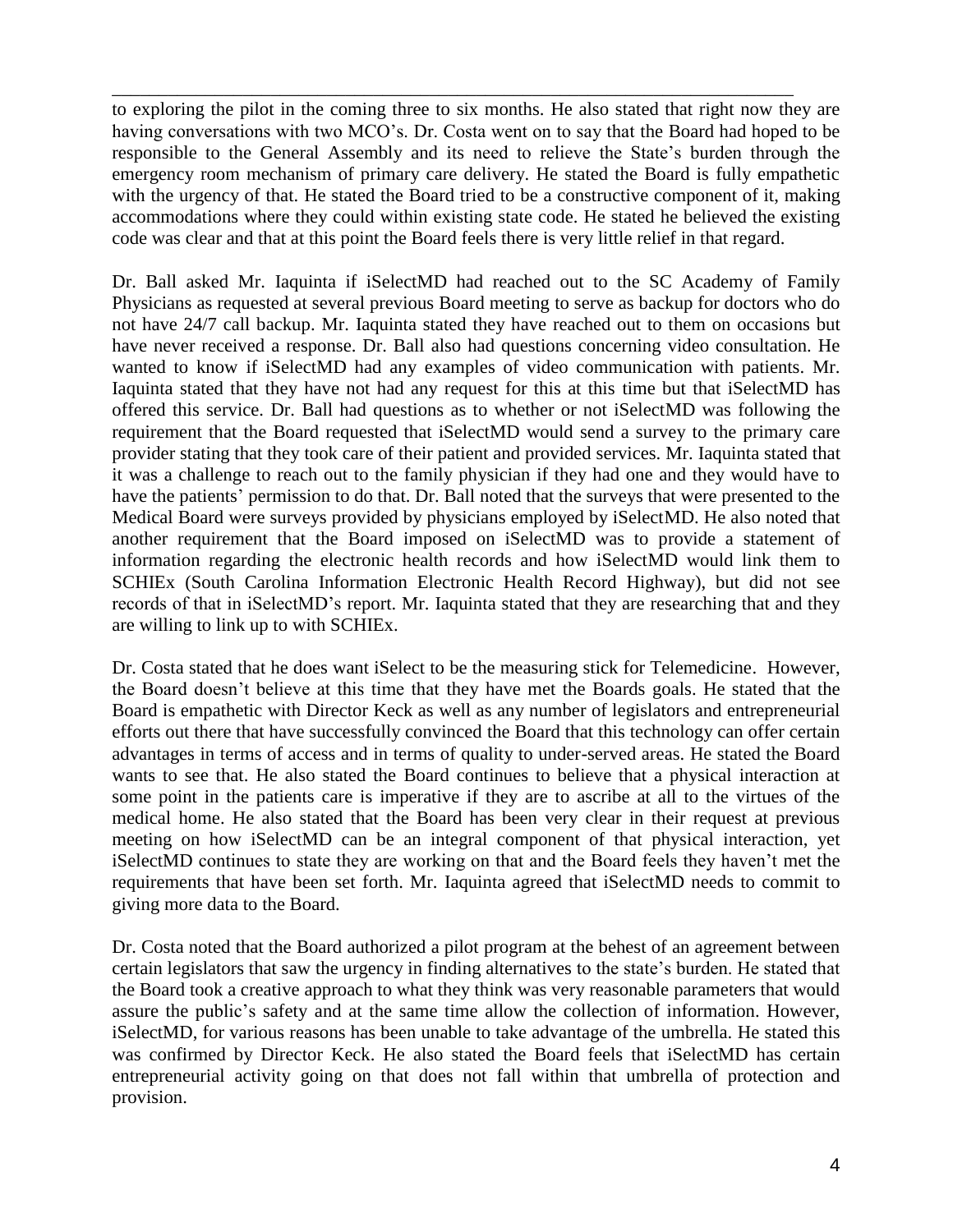Ms. Giese spoke for HHS stating that it is HHS's responsibility as an agency to contract with the MCO and it is the MCO's responsibility to be able to self-contract with other providers such as iSelect. She stated their liability is in having the managed care company take full responsibility for their vendors or subcontractors. She stated their intent in allowing this with the contractor was to see if this was productive for the MCO and if it was, then the MCO would continue the contract. She stated HHS would not pick up the fee.

\_\_\_\_\_\_\_\_\_\_\_\_\_\_\_\_\_\_\_\_\_\_\_\_\_\_\_\_\_\_\_\_\_\_\_\_\_\_\_\_\_\_\_\_\_\_\_\_\_\_\_\_\_\_\_\_\_\_\_\_\_\_\_\_\_\_\_\_\_\_\_\_\_

Dr. Costa stated that he thanked all parties for being at the meeting and the Board was very sensitive to these needs and that they are not trying to protect the profession but are trying to see how they can safely utilize this technology by looking at other models and then able to adopt policy if that is what is required. He stated that the Boards intent was to see all the parties involved and how the Board can serve as a facilitator to protect the public.

Jim Coleman with Continuing Care Retirement Community spoke about the concept of Continuing Care Retirement Community. He stated they have 300 employees and that they have been with iSelectMD over a year and that it's been a wonderful experience for his employees. He stated that he thinks iSelectMD will significantly lower premiums. Dr. Garder wanted to know who pays for the expense of utilizing iSelectMD. Mr. Coleman stated that it was the entities club that pays the fee monthly per employee but that the employee pays the consult fee.

Sally Rogers spoke on behalf of the South Carolina Association of Family Physicians. She stated that they spent quite a bit of time with iSelectMD as well as meeting with the SCMA (South Carolina Medical Association). They came to a comfort level which was in the form of the pilot program. It was focused on a pilot with an MCO with assigned primary care providers so that they could see how the iSelectMD doctors would work with the primary care providers assigned through the MCO. They embodied that in a letter and forwarded it to iSelectMD. It outlined what they understood the pilot to look like and expressed some concerns about how the pilot was structured. She stated that they asked iSelectMD to look carefully to make sure that they were proactively getting information to the primary care provider, not the primary care provider having to go track it down. She stated they also expressed concerns about over-prescribing antibiotics. She stated that the pilot program being presented to the Board at a previous meeting was not the same pilot that is now being presented. She stated that the South Carolina Association of Family Physicians does support telemedicine and that they have worked at some length trying to come to an agreement on legislation that would allow telemedicine to move forward in an appropriate way. She stated they support reimbursement for physicians that are providing these services and are very supportive of the doctors using telemedicine with their own patients. She continued to say the Academy is working hard with education and trying to work with their physicians to encourage them to look at becoming certified medical homes.

Dr. Costa stated that HHS and the primary care sector have a willing spirit. He stated that iSelectMD has vowed under terms of the pilot program to get the Board some outcomes-based evidence that shows a reconciliation of these requisites that are well known and promulgated. He stated that the Board looks forward to some constructive effort in that regard.

Mr. Iaquinta stated that he feels that there has not been enough recognition of iSelectMD trying to battle the over-prescribing issue and they feel they are addressing that fully.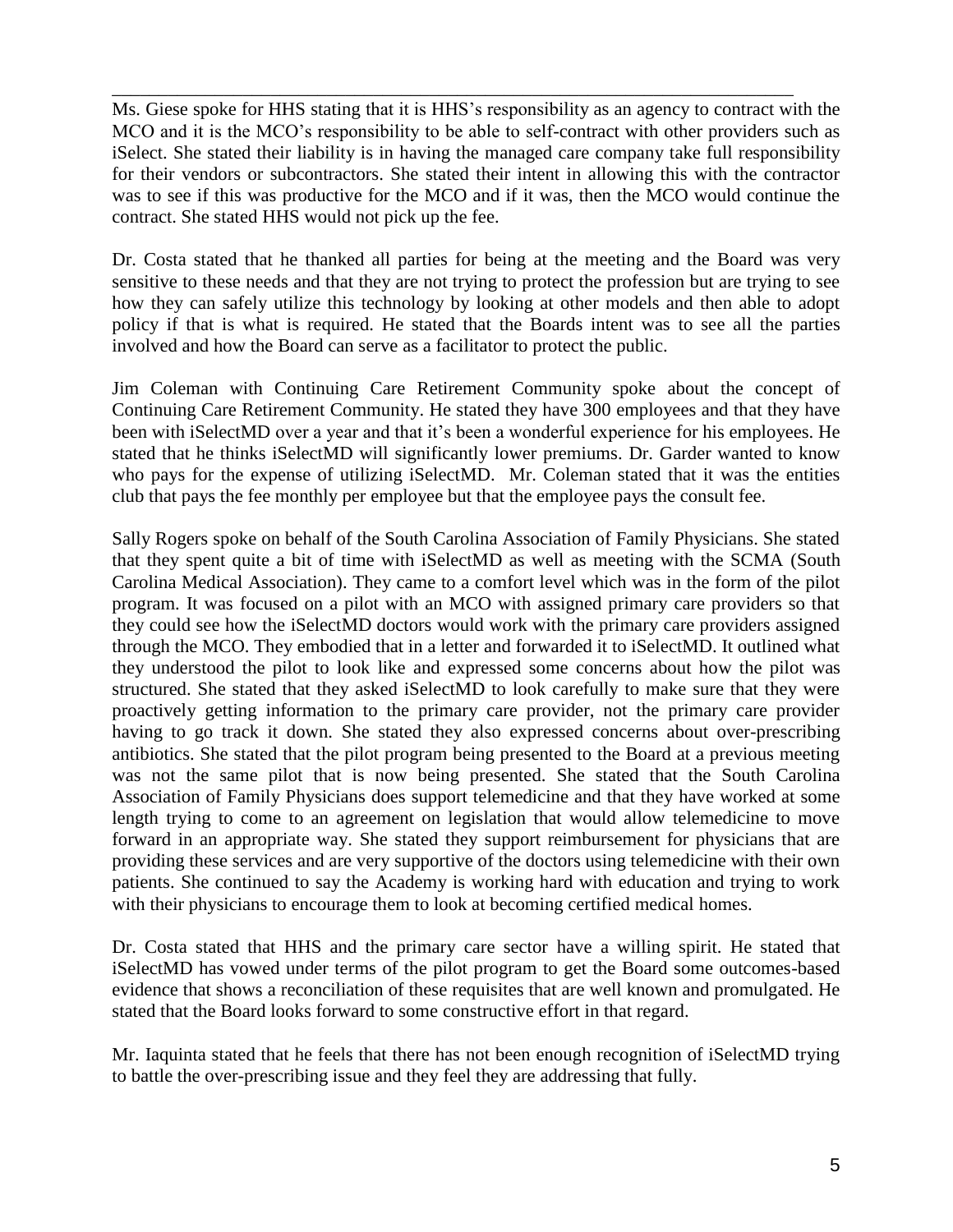Dr. Costa stated that the Board fully appreciates those efforts. He stated the goals and objectives set forth in the pilot program, providing a model that satisfies existing code, and to see the private primary care sector involved in that effort is paramount.

\_\_\_\_\_\_\_\_\_\_\_\_\_\_\_\_\_\_\_\_\_\_\_\_\_\_\_\_\_\_\_\_\_\_\_\_\_\_\_\_\_\_\_\_\_\_\_\_\_\_\_\_\_\_\_\_\_\_\_\_\_\_\_\_\_\_\_\_\_\_\_\_\_

#### **See motion after Teladoc Presentation**

#### **TELADOC PRESENTATION**

Mr. Gorevic with Teladoc spoke to the Board about them having some of the same goals as iSelectMD in terms of improving access to care, reducing the costs of health care, and improving quality. He stated they have no commercial relationship with iSelectMD but that they operate independently. He stated because of their leadership model in the clinical rigor of their process that they have been successful with both national and state-specific health plans in addition to very large as well as small employers. He stated they have four million members across the country that has access to their services. He spoke about the process of member experiences and the processes that the physician uses in order to perform consultations and details of their clinical program. He stated they have a product that is specifically designed to wrap around a physicians practice and provide them with after hour coverage and the facility to perform remote consultations for their own patients. He stated that in their model there is not a requirement to have a patient site presentation but rather the physician and the patient are at different locations without an intermediary. He stated they do provide services for managed Medicaid programs in six states and that they do that with three different managed care plans. He stated that Teladoc was really built on the premise of improving access to care and doing it in a manner that helps to control medical costs. He applauded the Boards support of telemedicine and the expansion of telemedicine. He went on to say that Teladoc was founded in 2002. He stated they are only available through a sponsoring organization like a health plan or an employer and they are not available through direct sign up on the internet or any related avenues. He stated they operate in 49 different states plus the District of Columbia. He stated they have done over 125,000 remote patient encounters through telephonic interaction and video interaction. He stated their physicians are available twenty four hours a day, seven days a week. He spoke of the process members go through while accessing their website. Dr. Ball asked a question concerning their level of encryption they use and Mr. Gorevic said he would have to ask this technology officer but that he would be happy to provide that information. Mr. Gorevic stated that board certification is a requirement for their physicians.

Dr. Costa asked Mr. Mullins (Teladoc's legal representative) about the establishment of the physician-patient relationship and specifically about code section 40-47-113 that gives certain exceptions to a physical encounter as part of a bonafide physician-patient relationship. Dr. Costa stated that Teladoc is operating with a model that does not include those exceptions and wanted an explanation as to how this was accommodated. Mr. Mullins stated the physical encounter is not absolutely required. He also stated there are certain conditions that exist where a physical encounter is not needed but that code section is very clear in such a way that the Medical Board has the discretion to determine what those conditions may be. Dr Costa stated that the Boards interpretation has been that a call setting is implicit and explicit. He also stated that he personally wanted to compliment Teladocs model and that it may have served their purpose well in other states but that we are here today discussing South Carolina and to establish unequivocally what the Board feels is best and safest for the public.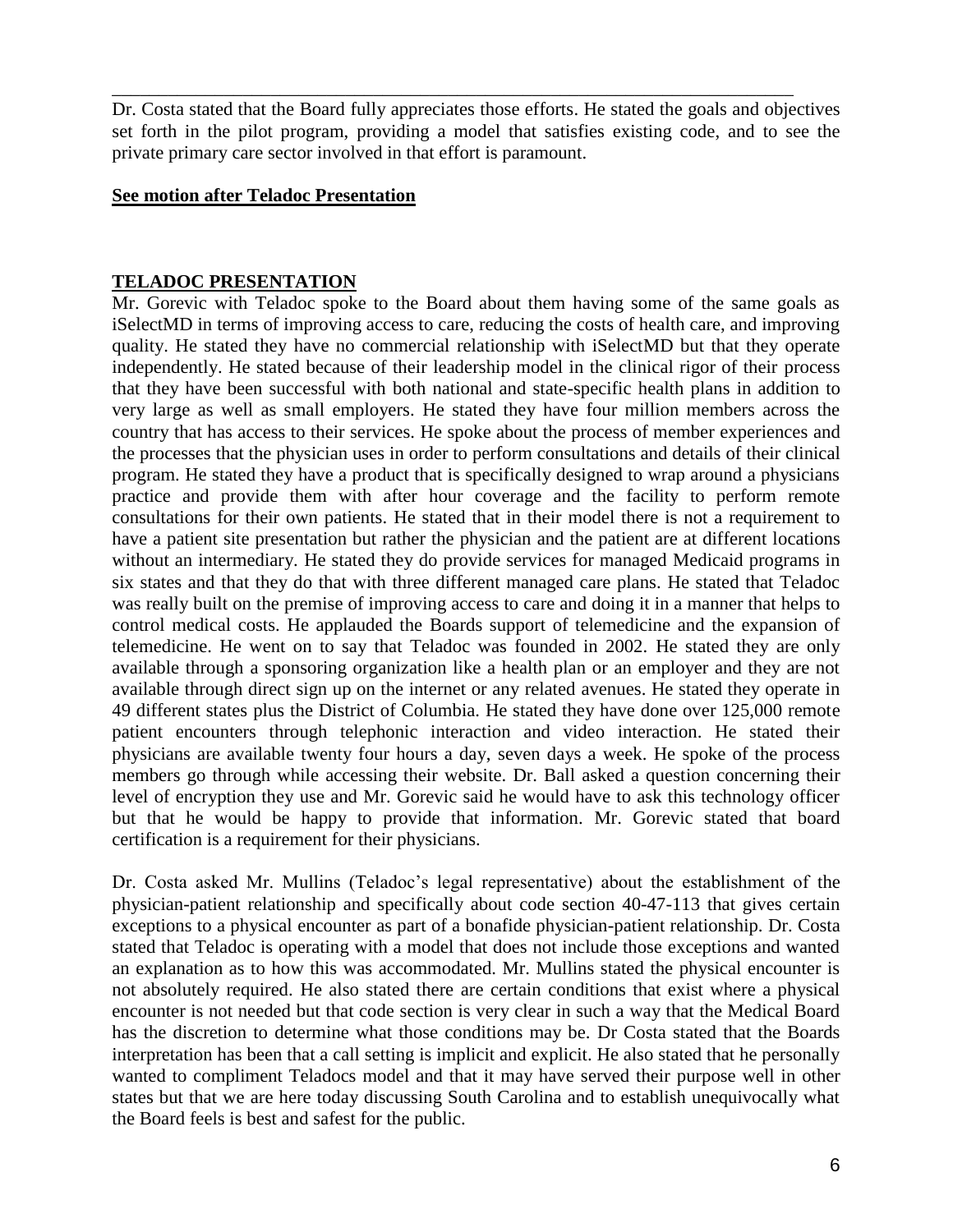There was a lengthy discussion between the Board members and Teladoc representatives on how they intended to make sure they were facilitating the patients into a medical home if there is not a pre-existing medical home and also allowing the primary care doctor to determine whether or not a physical encounter is appropriate or not.

\_\_\_\_\_\_\_\_\_\_\_\_\_\_\_\_\_\_\_\_\_\_\_\_\_\_\_\_\_\_\_\_\_\_\_\_\_\_\_\_\_\_\_\_\_\_\_\_\_\_\_\_\_\_\_\_\_\_\_\_\_\_\_\_\_\_\_\_\_\_\_\_\_

Three motions were made by the SC Board of Medical Examiners.

- 1. Dr. Ball made a motion that the Board propose they offer the following interpretation of 40-47-113, which states the establishment of a physician-patient relationship is a prerequisite to prescribing drugs and professional conduct. It is unprofessional conduct where a licensee initially to prescribe drugs to an individual without first establishing a proper physician-patient relationship. A proper relationship, as a minimum, requires the licensee make an informed medical judgment based upon the circumstances of the situation and on the licensee's training and experience and that the licensee personally perform and document an appropriate history and physical examination; make a diagnosis; and formulate a therapeutic plan. An exception, is prescribing for a patient of another licensee for whom the provider is taking call. On call is the temporary assumption of responsibility for an established doctor-patient relationship. On call is considered to be the availability of a South Carolina licensed physician physically present to attend to urgent and follow up care. Dr. Kowalski seconded the motion. All in favor. Motion carries
- 2. Dr. Turner made a motion that Teladoc is currently not compliant with the provisions of Section 40-47-113. The Board will allow Teladoc 90 days to become compliant. A Cease and Desist Order will be issued if compliance has not been achieved. Dr. Ball seconded the motion. All in favor. Motion carries
- 3. Dr. Kowalski made a motion that the Board has determined that iSelectMD is currently acting outside the scope of authority set forth in the Pilot Program. iSelectMD has 90 days in which to become compliant with the terms of the Pilot Program and other requirements of 40-47-113 as defined. Dr. Hubbard seconded the motion. All in favor. Motion carries

### **FINAL ORDER HEARINGS**

**A motion was made and passed for the Board to go into Executive Session to conduct Final Order Hearings.** Each hearing was held in Executive Session, and a transcript of each hearing, as well as the Board's Final Order, are on file at the Board Office. After testimony for each case, the Board entered a private deliberative session. No votes were made or actions taken while the Board was in Executive Session. **A motion was made and passed to return to Public Session and the Board voted on the following after each Final Order Hearing:**

### **Naoma Agnes Crisp-Lindgren, M.D. 2011-101 Final Order Hearing**

A motion was made by Dr. Turner to dismiss the formal complaint. Motion was seconded by Dr. Gardner All in favor Motion carries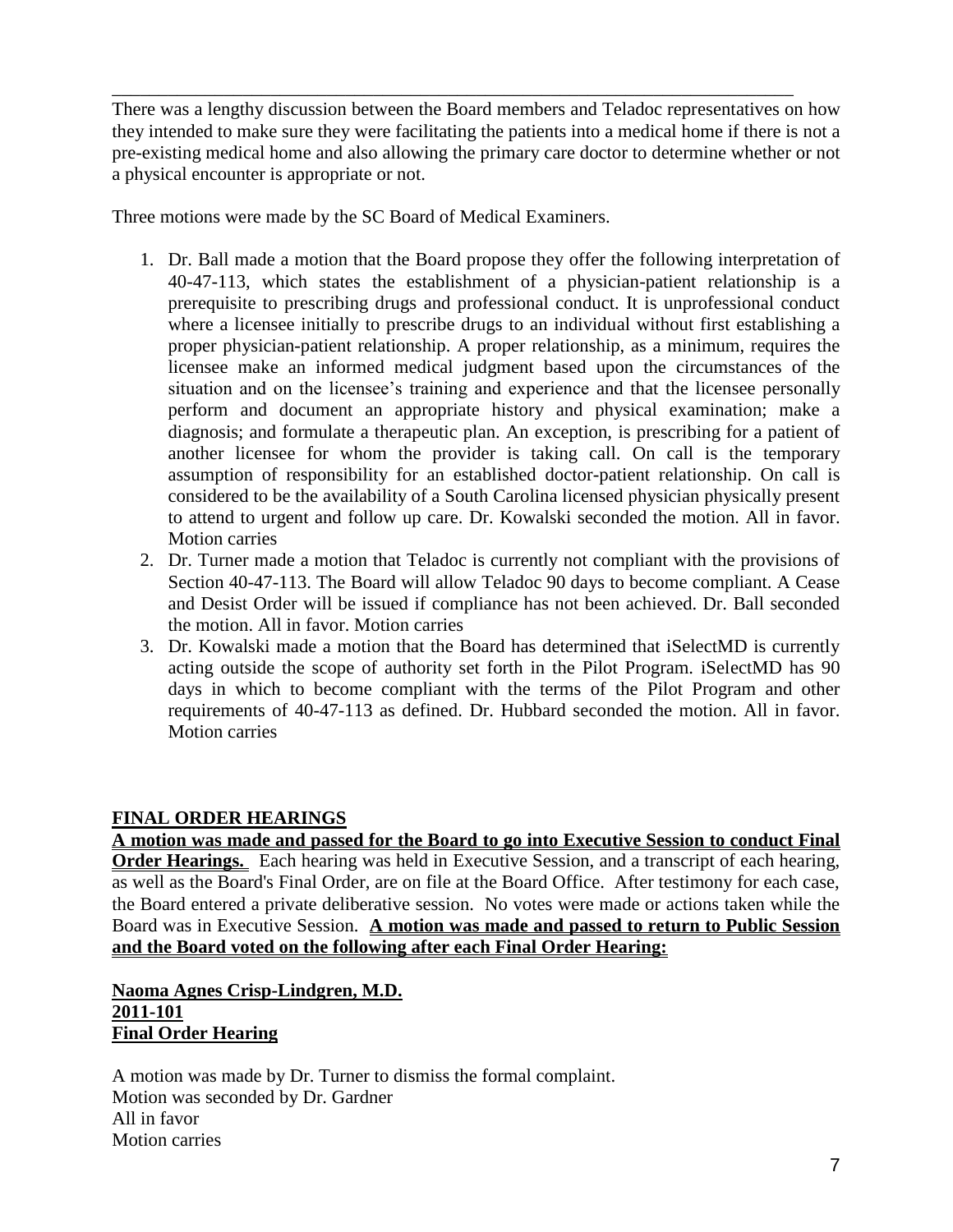### **MCG RESIDENTS**

MCG Residents appeared before the Medical Board with an issue of the renewal of their license. While they were students at MCG their administrative staff failed to properly renew the residents licenses as a whole. The Board took this under consideration and vacated the private order that was previously issued and decided to issue a letter of caution instead. The motion was made by Dr. Gardner and seconded by Dr. Ball.

\_\_\_\_\_\_\_\_\_\_\_\_\_\_\_\_\_\_\_\_\_\_\_\_\_\_\_\_\_\_\_\_\_\_\_\_\_\_\_\_\_\_\_\_\_\_\_\_\_\_\_\_\_\_\_\_\_\_\_\_\_\_\_\_\_\_\_\_\_\_\_\_\_

All in favor Motion carries

### **David Colon-Ruiz, MD Applicant for Licensure**

Dr. Welsh made a motion to allow applicant to proceed with licensure Motion seconded by Dr. Hubbard All in favor Motion carries

#### **Joseph Williard Washington Jr, MD Board required appearance and request**

Dr. deHoll made a motion that the Board put Dr. Washington's request to work at the VA Hospital on hold until the Board receives clarification from Dr. Stevens in Florida on Dr. Washington's evaluation. Upon positive feedback then the Board will approve the request. The motion was seconded by Dr. Kowalski.

All in favor Motion carries

# **OGC REPORT**

Pat Hanks, General Counsel stated that they had no cases on appeal at this time. He stated that 56 Cases were open, 7 cases will be addressed at this board meeting, and 77 cases have been closed since 2011.

### **OIE REPORT**

Mark Sanders, chief investigator for Office of Investigations presented the Investigative Review Committee's Report. He also introduced Althea Myers to the Board as the new chief of investigations assigned to the Medical Board.

### **Dismissals**

Cases  $1 - 58$  were presented for dismissal. There were originally 60 cases but two cases were pulled for further review. Dr. Hubbard moved to accept the recommendations and Dr. Gardner seconded the motion. The Board unanimously approved the recommendations.

### **Formal Complaints**

Four cases were presented for formal complaints. Dr. Kowalski moved to accept with Dr. deHoll seconding the motion and the Board unanimously approved the recommendations.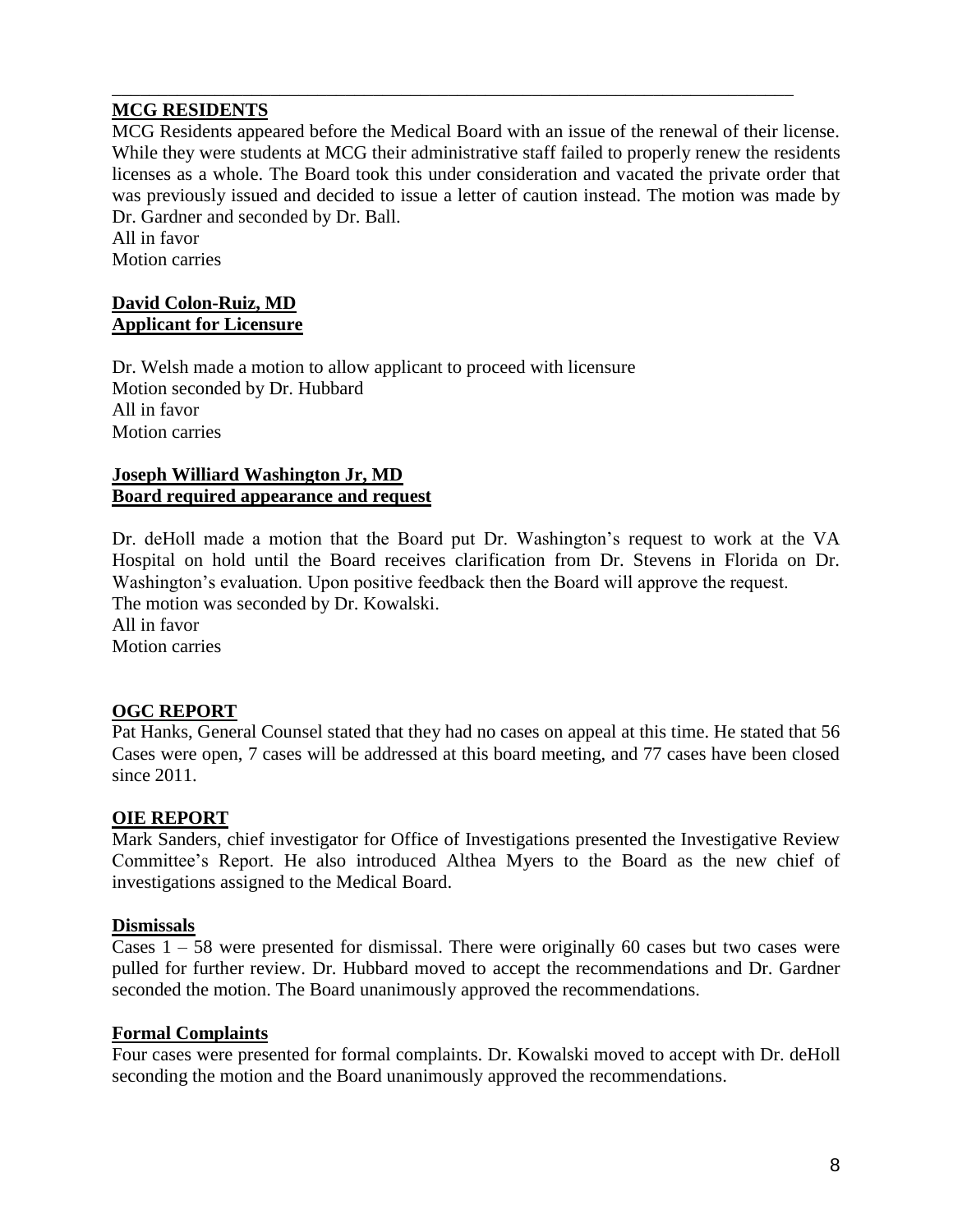#### **Letters of Caution**

Six cases were presented for a letter of caution. Dr. deHoll moved to accept with Dr. Welsh seconding the motion and the Board unanimously approve the recommendations.

\_\_\_\_\_\_\_\_\_\_\_\_\_\_\_\_\_\_\_\_\_\_\_\_\_\_\_\_\_\_\_\_\_\_\_\_\_\_\_\_\_\_\_\_\_\_\_\_\_\_\_\_\_\_\_\_\_\_\_\_\_\_\_\_\_\_\_\_\_\_\_\_\_

Mr. Sanders presented a statistical report of cases in OIE to the Board (see attached).

# **Obinwanne U Osuji, MD Applicant for Licensure**

Dr. deHoll made a motion to allow applicant to proceed with licensure Motion seconded by Dr. Welsh All in favor Motion carries

# **MILITARY SPOUSE LICENSURE STATUTE**

Dr. deHoll made a motion to approve the temporary license for military spouses and for them to have a SC Medical license approved for one year once they have a completed application and submitted a \$150 fee for the temporary application. FCVS will not be required. Motion seconded by Dr. Hubbard All in favor Motion carries

### **PHYSICIAN ASSISTANTS ADVISORY COMMITTEE RECOMMENDATIONS**

Mr. Gardner presented recommendations from the July 2012 Physician Assistants Advisory Committee' meeting for the Board's review. The motion was made by Dr. Ball to approve the recommendations with the exceptions that Christopher Hewitt, PA was denied his on the job training request for Percutaneous Gastrostomny Tube Insertion. Kristy L Halasy, PA was denied her on the job training request for Abscessogram, Ultrasound guided biopsy thyroid nodule, tummeled venous catheter, central line placement-jugular/brachiocephalic, lumbar puncture, bone marrow biopsy, image guided drain placement, venous chest port placement-jugular, paracentiesis, thoracentesis, and lumbar puncture for myelogram due to the procedure being the practice of medicine. Dr. Gardner will make contact with the PA and her supervising physician to further clarify her OJT request. Dr. Hubbard seconded the motion to approve the recommendations as amended by the Board. The Board unanimously approved the following recommendations (see attached).

### **A motion was made by Dr. Gardner and seconded by Dr. deHoll to adjourn at 5:30 pm**

### **Reconvened at 8:30 am Tuesday August 7, 2012**

# **Gregory B Caudill, MD Applicant for Licensure**

Dr. Ball made a motion to allow applicant to proceed with licensure Motion seconded by Dr. Kowalski All in favor Motion carries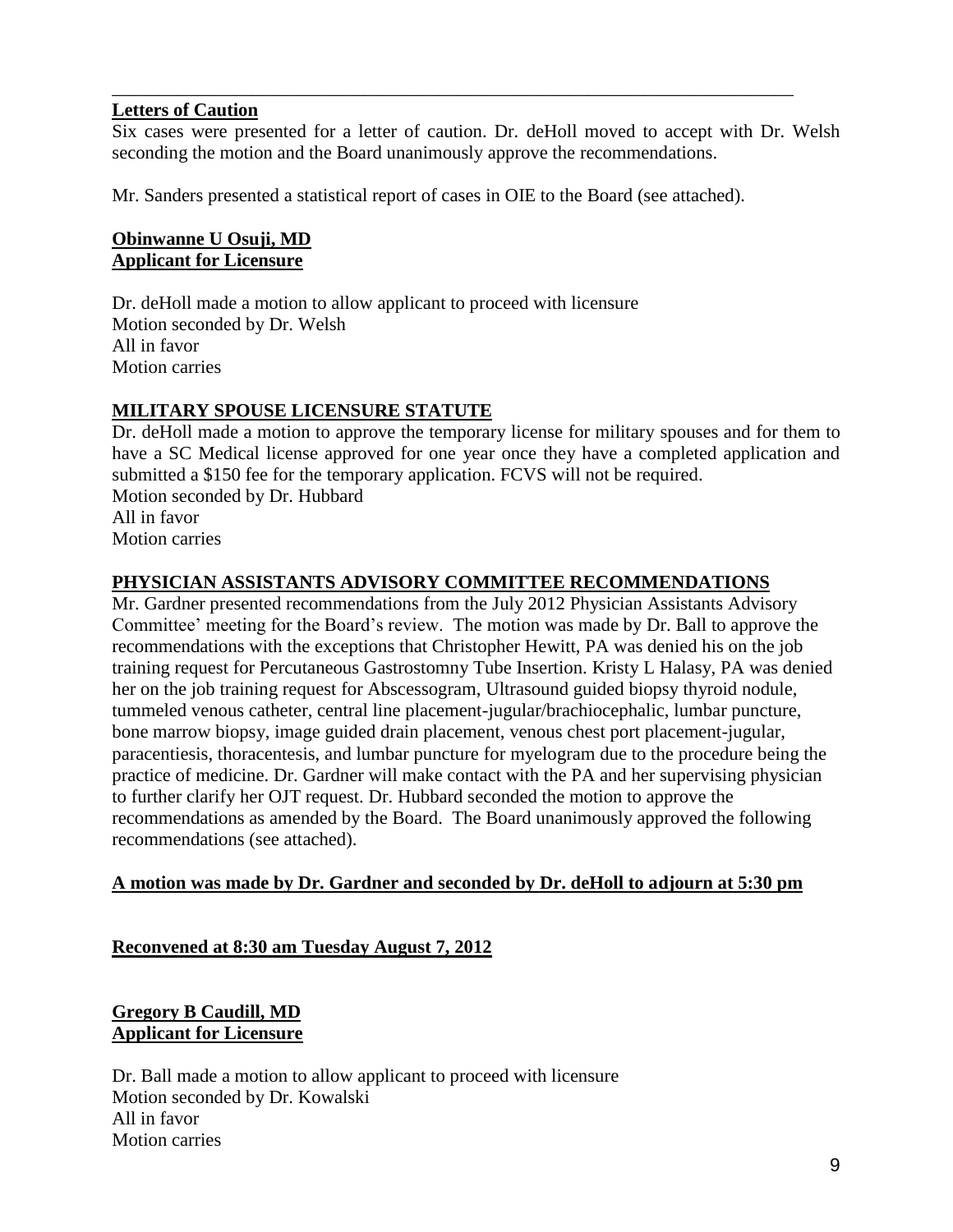# **RECOVERY PROFESSIONAL PROGRAM POLICY**

Frankie Sheheen appeared before the Medical Board to discuss RPP policy. He introduced Dr. Graham to speak and answer questions that the Medical Board may have. Mr. Sheheen spoke very highly and is happy with the Abstinence policy the Board passed at the May meeting. He stated the percentages of positive drug screens have dropped drastically.

\_\_\_\_\_\_\_\_\_\_\_\_\_\_\_\_\_\_\_\_\_\_\_\_\_\_\_\_\_\_\_\_\_\_\_\_\_\_\_\_\_\_\_\_\_\_\_\_\_\_\_\_\_\_\_\_\_\_\_\_\_\_\_\_\_\_\_\_\_\_\_\_\_

Dr. Graham stated he appreciated the Board for all their support with the Abstinence policy. He stated that in his practice he sees diagnosis by testing and medication management. He stated when you go to an abstinence policy, that you identify the prescribers out there who are trying to give medication that they think is helpful. He stated studies show that only 6 percent of physicians can diagnose addiction. He spoke that it has been an interesting journey and process of being able to educate doctors on the importance of abstinence in recovery. After a lengthy discussion, both the Board and RPP are satisfied with the policy as set forth.

# **Lindian J Swaim, MD Applicant for Licensure**

Dr. Hubbard made a motion to allow applicant to proceed with licensure Motion seconded by Dr. Turner All in favor Motion carries

# **Ikenna U Onwumere, MD Applicant for Licensure**

Dr. Turner made a motion to allow applicant to proceed with licensure Motion seconded by Dr. Welsh Dr. Ball, Dr. Costa and Dr. deHoll dissented Motion carries

### **Guy G Lemire, MD Applicant for Licensure**

Dr. Ball made a motion to allow applicant to proceed with licensure Motion seconded by Dr. deHoll All in favor Motion carries

### **Arthur L Smith, MD Final Order Hearing**

A motion was made by Dr. Turner as follows:

Accept the Panel Report and dismiss all charges

Motion was seconded by Dr. Gardner All in favor Motion carries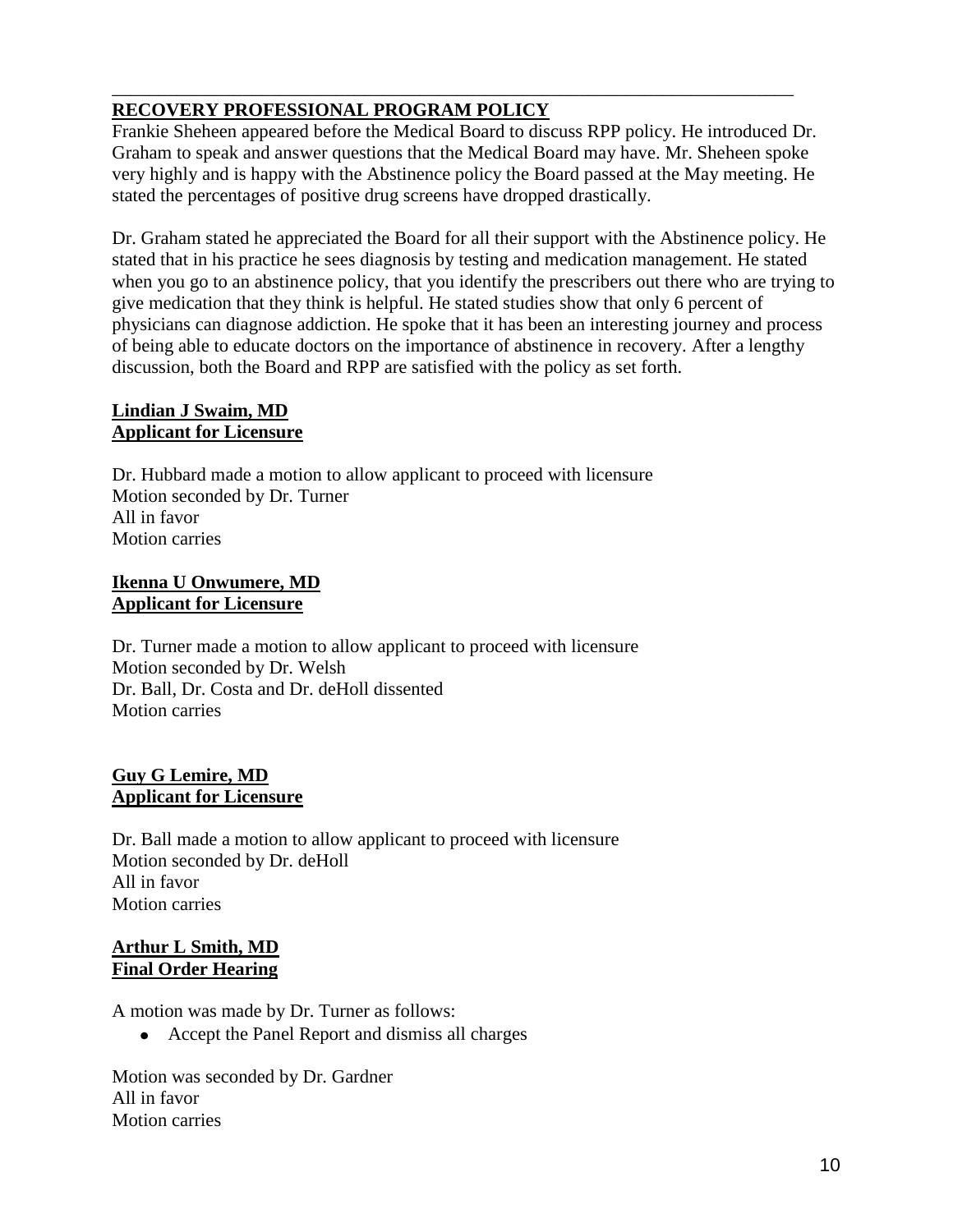### **Patrick G McMenamin, MD Applicant for Licensure**

Dr. Costa made a motion to allow applicant to proceed with licensure with an abundance of caution that the Board scrutinizes and respects that its licensees have qualified scopes of practice and that the Board would be very sensitive to that relative to the license.

\_\_\_\_\_\_\_\_\_\_\_\_\_\_\_\_\_\_\_\_\_\_\_\_\_\_\_\_\_\_\_\_\_\_\_\_\_\_\_\_\_\_\_\_\_\_\_\_\_\_\_\_\_\_\_\_\_\_\_\_\_\_\_\_\_\_\_\_\_\_\_\_\_

Motion seconded by Dr. Kowalski All in favor Motion carries

# **Ted A Harris, MD Applicant for Licensure**

Dr. Hubbard made a motion to allow applicant to proceed with licensure Motion seconded by Dr. deHoll All in favor Motion carries

# **RESPIRATORY CARE ADVISORY COMMITTEE RECOMMENDATIONS**

Mr. Duke presented the recommendations from the Respiratory Advisory Committee's July 2012 meeting. Dr. deHoll moved to accept the recommendations. Dr. Ball seconded the motion and the Board unanimously approved the recommendations (see attached)

### **MCLEOD REGIONAL RESIDENCY STUDENTS**

Dr. Ball made a motion that the previous consent orders issued to the residency students be changed to letters of caution and that all documents reflect that change. Motion was seconded by Dr. Kowalski All in favor Motion carries **A motion was made by Dr. Welsh and seconded by Dr. Ball to adjourn at 6:00 pm**

**Reconvened at 8:30 am Wednesday August 8, 2012**

# **Ralph S Henry, MD Request to be released from Boards final order**

Dr. Kowalski made a motion to grant the request to be released from the Boards final order. Motion was seconded by Dr. Gardner All in favor Motion carries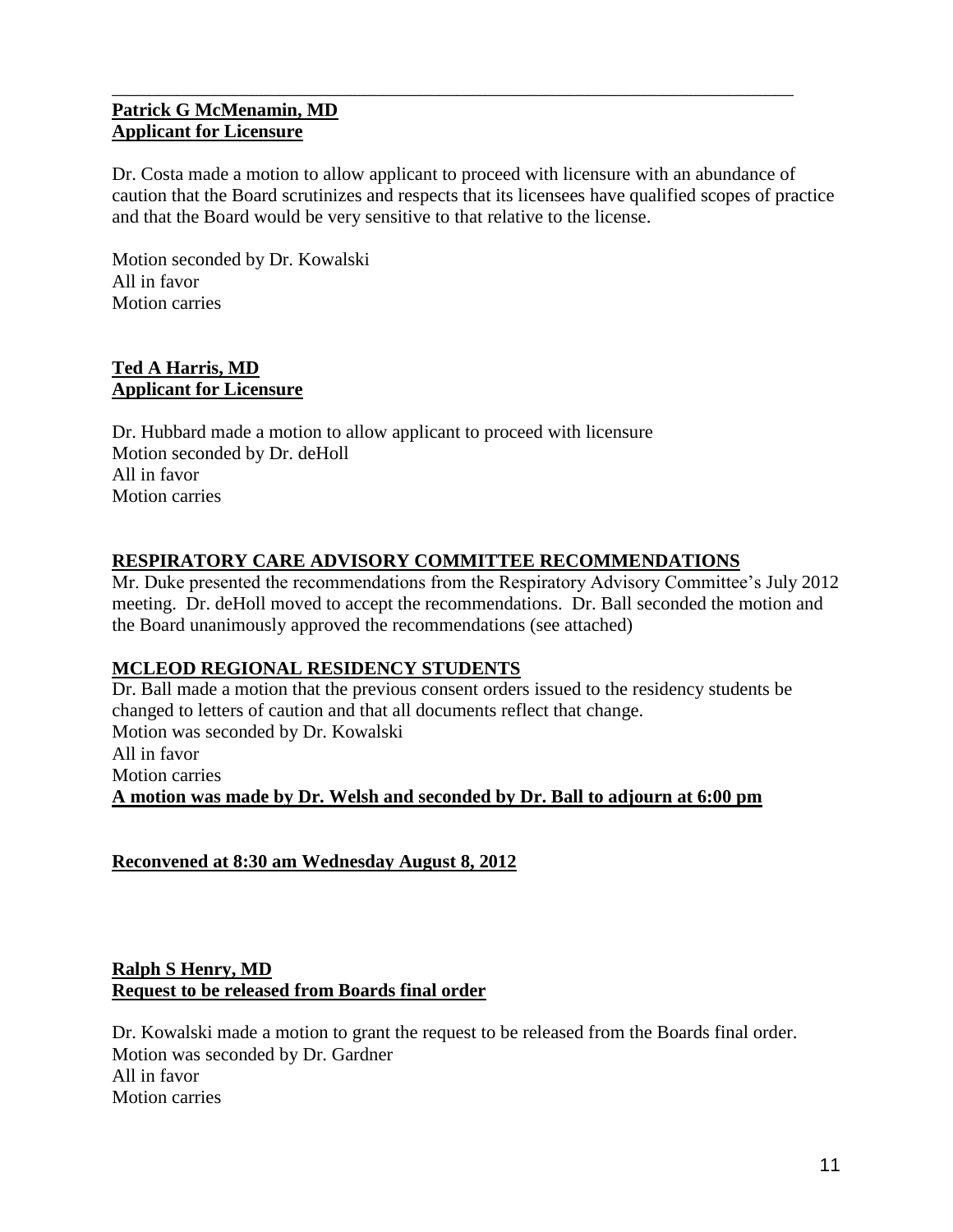# **MANIPULATION UNDER ANESTHESIA REGULATION**

Mr. Spoon, Advice attorney for the SC Board of Medical Examiners spoke about the new proposed regulation from the Board of Chiropractic Examiners. He stated that there is a part of the chiropractic regulations that deals with therapeutic modality, and it adds language in regulation that's proposed to be promulgated that states a therapeutic modality is that a chiropractor can perform manipulation under anesthesia. He stated that this is a submission that the Chiropractic Board submitted to the Administrative Law Court.

\_\_\_\_\_\_\_\_\_\_\_\_\_\_\_\_\_\_\_\_\_\_\_\_\_\_\_\_\_\_\_\_\_\_\_\_\_\_\_\_\_\_\_\_\_\_\_\_\_\_\_\_\_\_\_\_\_\_\_\_\_\_\_\_\_\_\_\_\_\_\_\_\_

After a lengthy discussion, Dr. Gardner made a motion that the SC Board of Medical Examiners stands opposed to the proposed regulation changes by the chiropractic Board to allow them to prescribe manipulation under anesthesia or medication as this is the practice of medicine. The motion was seconded by Dr. deHoll All in favor Motion carries

# **ACUPUNCTURE COMMITTEE RECOMMENDATIONS**

A motion was made to approve the recommendations from Dr. Gardner and seconded by Dr. Welsh. All in favor. Motion carries (See attached)

#### **Achu Fongong Mofor, MD Applicant for Licensure**

Dr. Welsh made a motion to allow applicant to proceed with licensure Motion seconded by Dr. Kowalski All in favor Motion carries

#### **Alexis Hope Lewis, MD Applicant for Licensure**

Applicant withdrew application

#### **Rachel Chaya Shemtov, MD Applicant for Licensure**

Applicant withdrew application

### **Joel Ransom, MD Applicant for Licensure**

Dr. Welsh made a motion to allow applicant to proceed with licensure Motion seconded by Dr. Gardner. All in favor Motion carries